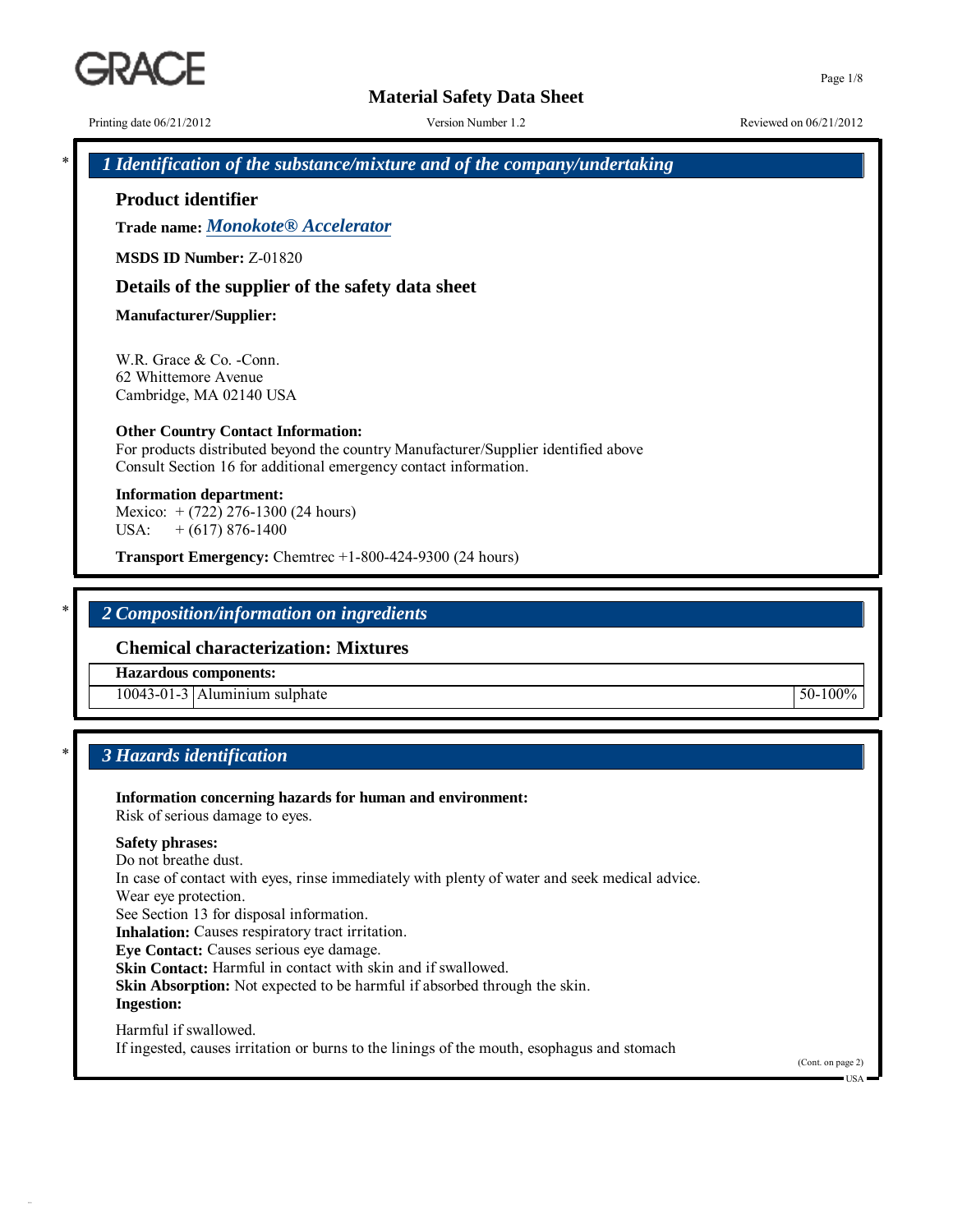(Cont. from page 1)

# **Material Safety Data Sheet**

Printing date  $06/21/2012$  Version Number 1.2 Reviewed on  $06/21/2012$ 

# **Trade name:** *Monokote® Accelerator*

**NFPA ratings (scale 0 - 4)**



#### **HMIS-ratings (scale 0 - 4)**

 HEALTH FIRE **REACTIVITY** 0  $^*2$  $\overline{0}$ Health  $=$  \*2  $Flammability = 0$ Reactivity  $= 0$ 

## \* *4 First aid measures*

# **After inhalation:**

If symptoms develop, supply fresh air. If required, provide artificial respiration and seek immediate medical treatment.

#### **After skin contact:**

If skin irritation continues, consult a doctor.

Immediately wash contaminated skin with soap or mild detergent and water. If this chemical soaks clothing, immediately remove clothing and wash skin.

#### **After eye contact:**

Rinse opened eye for several minutes under running water.

Seek immediate medical advice.

**After swallowing:** Do not induce vomiting; immediately call for medical help.

# \* *5 Firefighting measures*

**Special hazards arising from the substance or mixture** No further relevant information available.

**Additional information** Collect contaminated fire fighting water separately. It must not enter the sewage system.

# \* *6 Accidental release measures*

## **Personal precautions, protective equipment and emergency procedures**

Wear protective equipment. Keep unprotected persons away.

## **Methods and material for containment and cleaning up:**

Contain and/or absorb spill with inert material (i.e. sand, vermiculite) then place in a suitable container.

Sweep up spilled product into receptacles.

Dispose contaminated material as waste according to section 13 of the MSDS.

(Cont. on page 3)

USA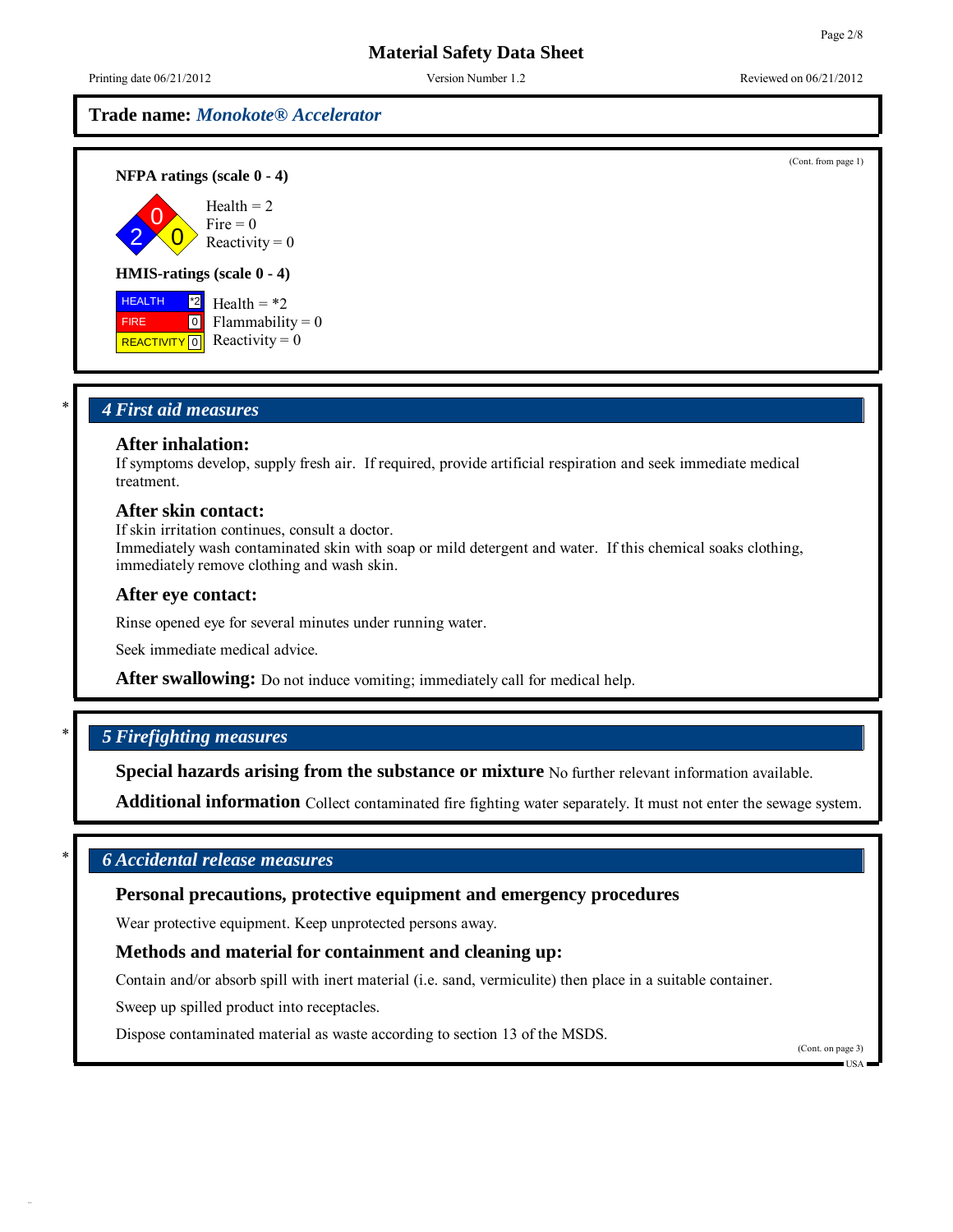**Trade name:** *Monokote® Accelerator*

**Reference to other sections**

See Section 7 for information on safe handling.

See Section 8 for information on personal protection equipment.

See Section 13 for disposal information.

# \* *7 Handling and storage*

## **Handling:**

#### **Precautions for safe handling**

Risk of serious damage to eyes.

Open and handle receptacle with care.

Prevent formation of dust.

**Information about protection against explosions and fires:** Empty containers may retain hazardous residue, both liquid and vapor.

**Storage:**

**Information about storage in one common storage facility:** No special measures required.

**Further information about storage conditions:** Keep receptacle tightly sealed.

**Specific end use(s)** No further relevant information available.

# \* *8 Exposure controls/personal protection*

**Additional information about design of technical systems:** No further data; see item 7.

**Components with limit values that require monitoring at the workplace:**

**10043-01-3 Aluminium sulphate**

 $REL$  | 2 mg/m<sup>3</sup>  $TLV$ | 1\* mg/m<sup>3</sup> as Al as Al;\*as respirable fraction

**Additional information:** The lists that were valid during the creation were used as basis.

# **Personal protective equipment:**

**General protective and hygienic measures:** Avoid contact with the eyes and skin.

**Breathing equipment:** In case of brief exposure or low pollution use respiratory filter device.

#### **Protection of hands:**

Gloves should be worn to prevent skin contact and should be impermeable and resistant to the product.

#### **Material of gloves**

Gloves should be impermeable and resistant to the product. Selection of material should be considered before use.

(Cont. from page 2)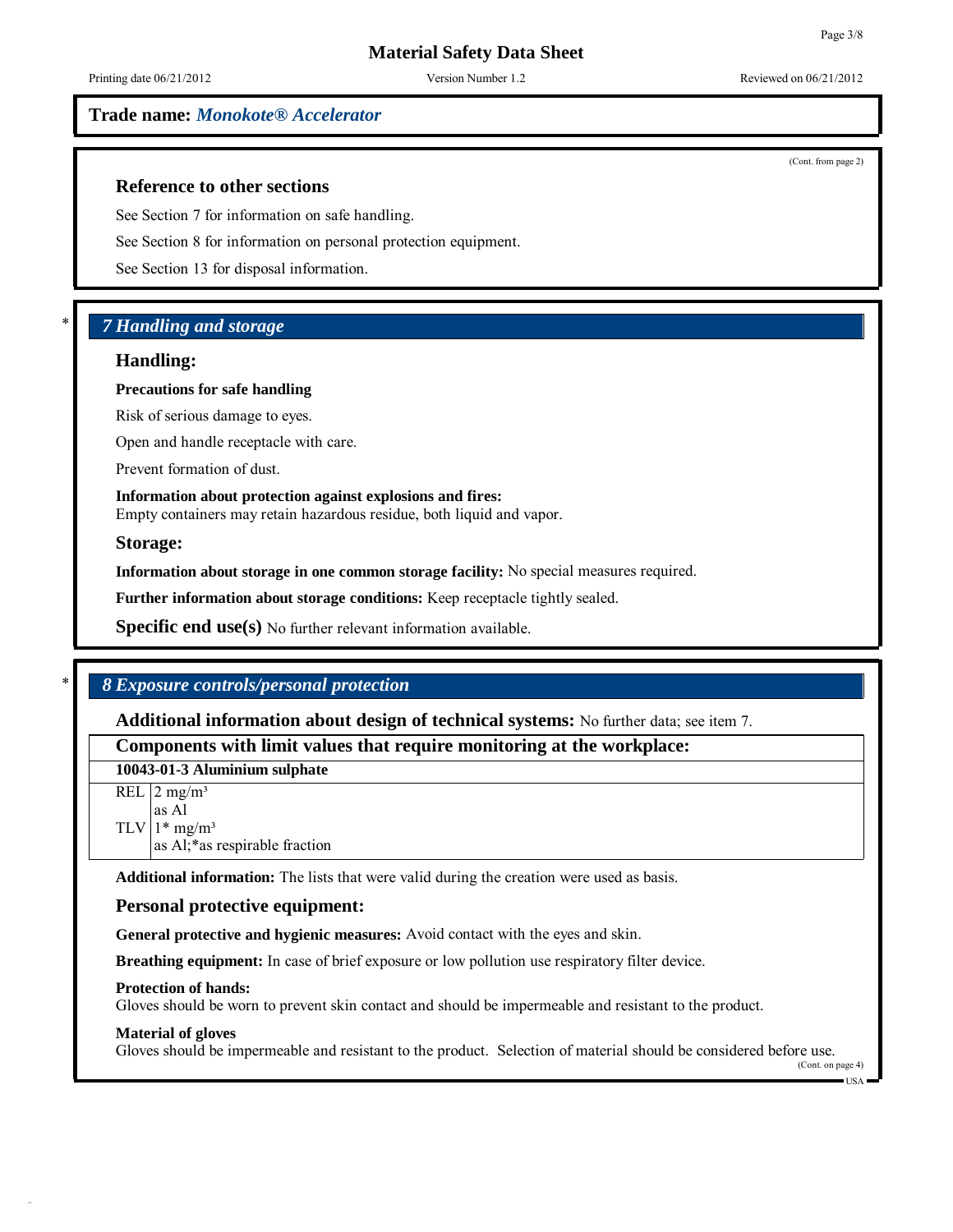# **Trade name:** *Monokote® Accelerator*

(Cont. from page 3)

**Eye protection:**



f

34.0.9

Protective goggles

**Body protection:** Protective work clothing

| <b>General Information</b>                                 |                                               |  |
|------------------------------------------------------------|-----------------------------------------------|--|
| Appearance:                                                |                                               |  |
| Form:                                                      | Solid                                         |  |
| Color:                                                     | According to product specification            |  |
| Odor:                                                      | Characteristic                                |  |
| <b>Odour threshold:</b>                                    | Not determined.                               |  |
| pH-value at $20^{\circ}$ C (68 $^{\circ}$ F):              | $\sim$ 4                                      |  |
| <b>Change in condition</b>                                 |                                               |  |
| <b>Melting point/Melting range:</b>                        | Undetermined.                                 |  |
| <b>Flash point:</b>                                        | Not applicable.                               |  |
| <b>Flammability (solid, gaseous):</b>                      | Product is not flammable.                     |  |
| <b>Decomposition temperature:</b>                          | Not determined.                               |  |
| <b>Auto igniting:</b>                                      | Not determined.                               |  |
| Danger of explosion:                                       | Product does not present an explosion hazard. |  |
| <b>Explosion limits:</b>                                   |                                               |  |
| Lower:                                                     | Not determined.                               |  |
| <b>Upper:</b>                                              | Not determined.                               |  |
| <b>VOC Content (max):</b>                                  | Not determined.                               |  |
| Vapor pressure:                                            | Not applicable.                               |  |
| Density at $20^{\circ}$ C (68 $^{\circ}$ F):               | ~1.6 g/cm <sup>3</sup> (~13.352 lbs/gal)      |  |
| <b>Vapour density</b>                                      | Not applicable.                               |  |
| <b>Evaporation rate</b>                                    | Not applicable.                               |  |
| Solubility in / Miscibility with                           |                                               |  |
| Water:                                                     | Insoluble.                                    |  |
| Segregation coefficient (n-octonol/water): Not determined. |                                               |  |
| <b>Viscosity:</b>                                          |                                               |  |
| <b>Dynamic:</b>                                            | Not applicable.                               |  |
| Kinematic:                                                 | Not applicable.                               |  |
| <b>Other information</b>                                   | No further relevant information available.    |  |

(Cont. on page 5)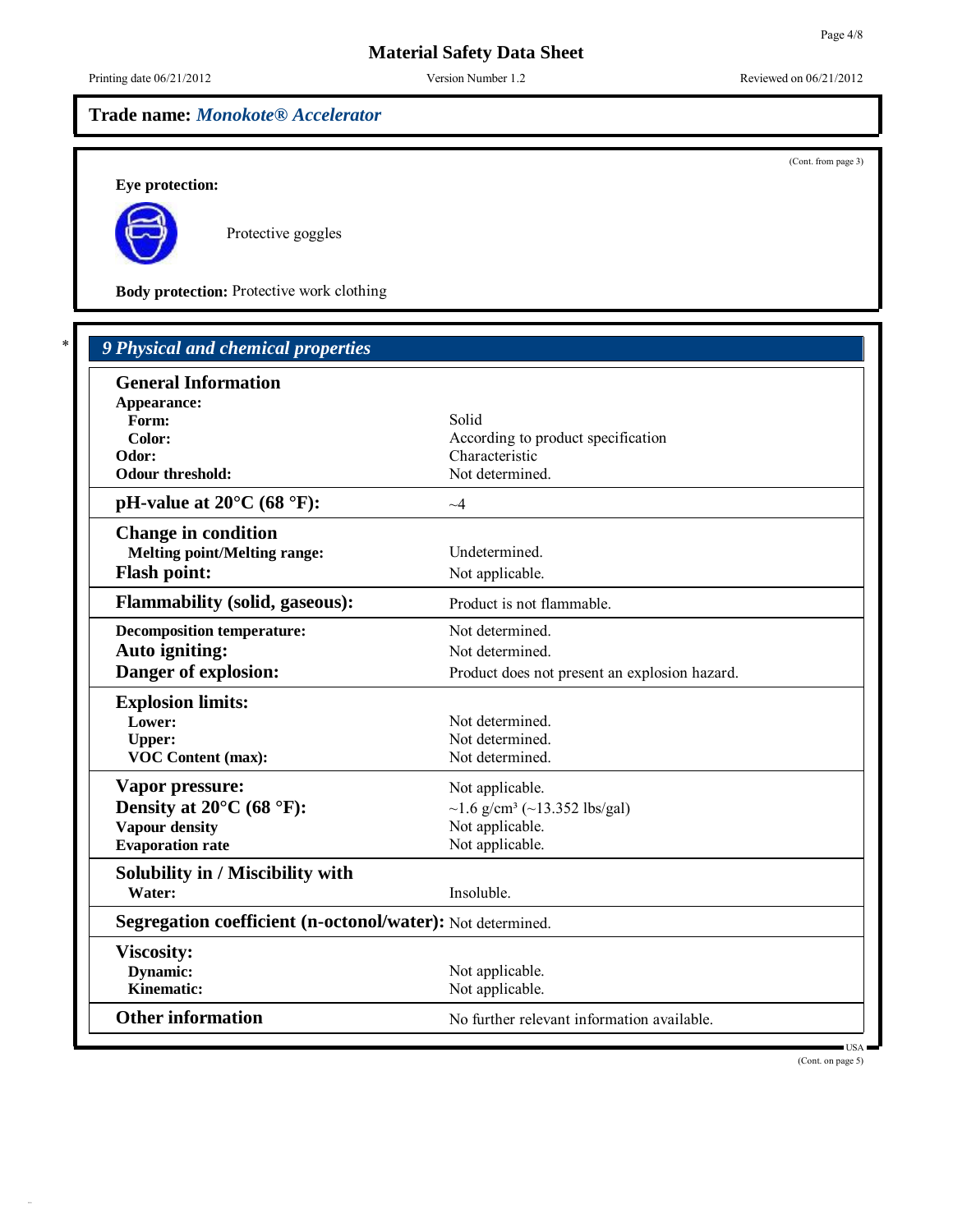**Trade name:** *Monokote® Accelerator*

(Cont. from page 4)

# \* *10 Stability and reactivity*

**Thermal decomposition:** No decomposition if used according to specifications.

**Incompatible materials:** No further relevant information available.

**Hazardous decomposition products:** Carbon monoxide and carbon dioxide

**Additional information:** See section 7 for information on handling, storage and conditions to be avoided.

# \* *11 Toxicological information*

**Acute toxicity:**

**LD/LC50 values relevant for classification:**

**10043-01-3 Aluminium sulphate**

Dermal  $|LD50|$  6 200 mg/kg (mic)

**Primary irritant effect:**

**on the eye:** Risk of serious damage to eyes.

# \* *12 Ecological information*

**Aquatic toxicity:** No further relevant information available.

**Persistence and degradability** No further relevant information available.

**Behavior in environmental systems:**

**Bioaccumulative potential** No further relevant information available.

**Additional ecological information:**

**General notes:** Slightly hazardous for water

# \* *13 Disposal considerations*

**Waste treatment methods** Comply with Federal, State and local regulations.

**Recommendation:**



Must not be disposed of together with household garbage. Do not allow product to reach sewage system.

(Cont. on page 6)

USA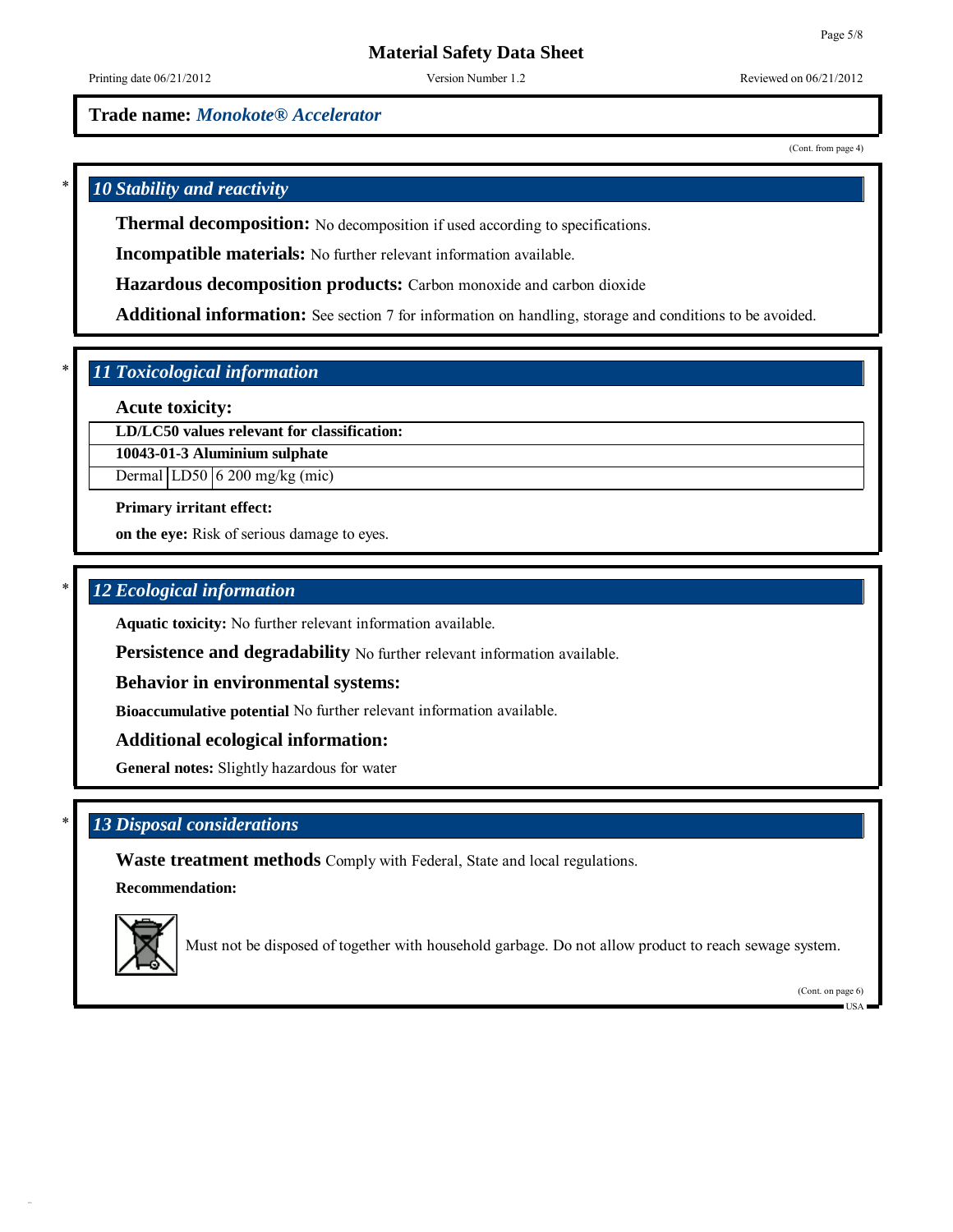**Trade name:** *Monokote® Accelerator*

(Cont. from page 5)

# **Uncleaned packagings:**

**Recommendation:** Disposal must be made according to official regulations.

| <b>UN-Number</b>                                  |                 |  |
|---------------------------------------------------|-----------------|--|
| DOT, ADR, IMDG, IATA                              | Not applicable. |  |
| UN proper shipping name                           |                 |  |
| DOT, IMDG, IATA                                   | Not applicable. |  |
| <b>ADR</b>                                        | Not applicable. |  |
| <b>Transport hazard class(es)</b>                 |                 |  |
| DOT, ADR, ADN, IMDG, IATA                         |                 |  |
| <b>Class</b>                                      | Not applicable. |  |
| <b>Packing group</b>                              |                 |  |
| DOT, ADR, IMDG, IATA                              | Not applicable. |  |
| <b>Environmental hazards:</b>                     |                 |  |
| <b>Marine pollutant:</b>                          | N <sub>0</sub>  |  |
| <b>Special precautions for user</b>               | Not applicable. |  |
| <b>Transport in bulk according to Annex II of</b> |                 |  |
| <b>MARPOL73/78 and the IBC Code</b>               | Not applicable. |  |
| <b>Transport/Additional information:</b>          |                 |  |
| <b>DOT</b>                                        |                 |  |
| <b>Remarks:</b>                                   | Not Regulated.  |  |

# \* *15 Regulatory information*

| Section 302/304 (extremely hazardous substances):          |                                                                                              |                   |
|------------------------------------------------------------|----------------------------------------------------------------------------------------------|-------------------|
| None of the ingredients is listed.                         |                                                                                              |                   |
|                                                            | Section 313 Reportable Ingredients (Chemicals present below reporting threshold are exempt): |                   |
| None of the ingredients is listed.                         |                                                                                              |                   |
| <b>SARA Section 312/Tier I &amp; II Hazard Categories:</b> |                                                                                              |                   |
| Health Delayed (chronic)                                   | Yes                                                                                          |                   |
| Health Immediate (acute)                                   | Yes                                                                                          |                   |
| Flammable                                                  | N <sub>0</sub>                                                                               |                   |
| Reactive                                                   | No.                                                                                          |                   |
| Pressure                                                   | No                                                                                           |                   |
|                                                            |                                                                                              | (Cont. on page 7) |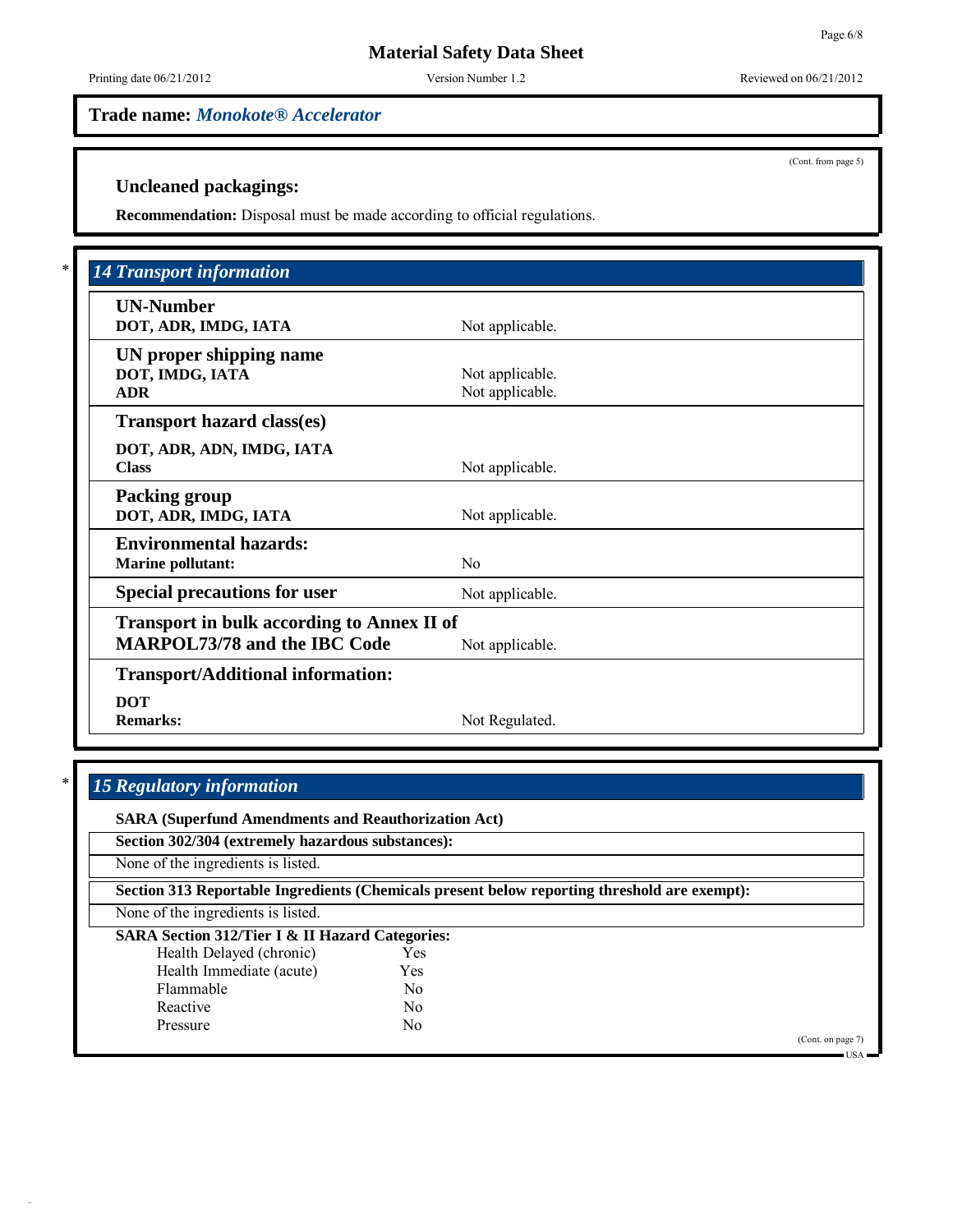# **Material Safety Data Sheet**

Printing date  $06/21/2012$  Version Number 1.2 Reviewed on  $06/21/2012$ 

## **Trade name:** *Monokote® Accelerator*

(Cont. from page 6)

## **North America Chemical Inventory Status**

**TSCA (Toxic Substances Control Act - United States):**

All ingredients are listed or exempt from listing unless otherwise noted below.

#### **CEPA (Canadian DSL):**

All ingredients are listed or exempt from listing unless otherwise noted below.

#### **California Proposition 65**

**Chemicals known to cause cancer:**

None of the ingredients is listed.

**Chemicals known to cause reproductive toxicity for females:**

None of the ingredients is listed.

**Chemicals known to cause reproductive toxicity for males:**

None of the ingredients is listed.

**Chemicals known to cause developmental toxicity:**

None of the ingredients is listed.

#### **WHMIS Classification(s):**

D2A - Very toxic material causing other toxic effects



**Carcinogenicity Categories**

**EPA (Environmental Protection Agency)**

None of the ingredients is listed.

**IARC (International Agency for Research on Cancer) Human Carcinogenicity:**

**Group 1- Positive, Group 2A- Probable, Group 2B- Possible, Group 3- Not Classifiable**

None of the ingredients is listed.

**NTP (National Toxicology Program)**

**K–Known to be carcinogenic, R–May reasonably be anticipated to be carcinogenic**

None of the ingredients is listed.

**TLV-ACGIH (THE American Conference of Governmental Industrial Hygienists) Human Carcinogen - A1 Confirmed, A2 Suspected, A3 Unknown Relevance, A4 Not Classifiable**

None of the ingredients is listed.

**NIOSH-Cancer (National Institute for Occupational Safety and Health)**

None of the ingredients is listed.

**OSHA-Cancer (Occupational Safety & Health Administration)**

None of the ingredients is listed.

**Volatile Organic Compounds (VOC) reported per the Emission Standards for Architectural Coatings:** If no g/L value is provided this product is not subject to above standard.

**European EINECS**

All ingredients are listed.